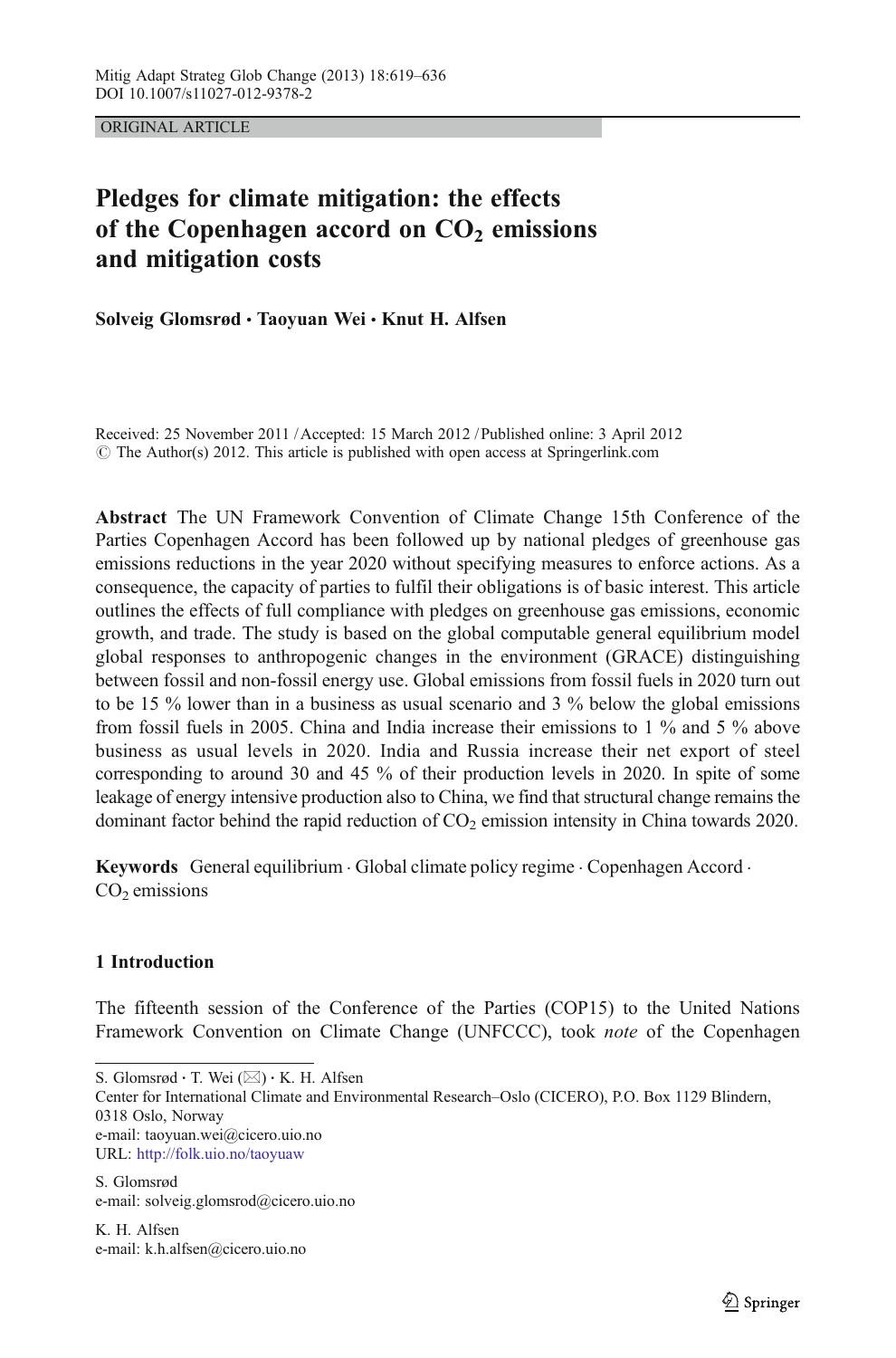Accord of 18 December 2009 by way of decision 2/CP.15. The key sentence in this decision is:

«We agree that deep cuts in global emissions are required according to science, and as documented by the IPCC Fourth Assessment Report with a view to reduce global emissions so as to hold the increase in global temperature below 2°Celsius, and take action to meet this objective consistent with science and on the basis of equity.» $(\S 2)$ .

Following this decision, major players have pledged to reduce greenhouse gas emissions or carbon intensity by  $2020<sup>1</sup>$  Several developed countries have provided quantified economywide emissions targets for 2020, while many developing countries have offered nationally appropriate mitigation actions (NAMAs) for the same year (UNFCCC [2010](#page-17-0)) often in the form of intensity targets (carbon dioxide  $(CO<sub>2</sub>)$ ) or greenhouse gas emissions per unit of GDP).<sup>2</sup>

Several reports have analyzed the expected climate impacts of these pledges (Perry [2010](#page-17-0); Rogelj et al. [2010](#page-17-0); Stern and Taylor [2010](#page-17-0); UNEP [2010](#page-17-0); den Elzen et al. [2010,](#page-16-0) [2011a,](#page-16-0) and UNEP [2010\)](#page-17-0). Generally, they find the pledges to be inadequate with respect to the 2°Celsius target (although the 2°Celsius target is of a longer term nature than the pledges). Nordhaus ([2010\)](#page-17-0) have analyzed the longer term implication of the 2° scenario.

In this paper we will, by use of a global computable general equilibrium (CGE) model investigate the effect on global emissions and the economic costs to major players of fulfilling their pledges. McKibbin et al. [\(2010\)](#page-17-0) has provided the most analogue analysis to ours, followed by more recent studies (Dellink et al. [2010;](#page-16-0) den Elzen et al. [2011b;](#page-17-0) Peterson et al. [2011\)](#page-17-0). Jotzo ([2010](#page-17-0)) compares the pledges according to different metrics like absolute emission reductions related to a common base year (2005), reductions in emission intensities, per capita emissions and reductions relative to business as usual emissions pathways.

A broad international agreement would facilitate a market for  $CO<sub>2</sub>$  emission reductions and modify the costs of mitigation, thus reducing the gap in mitigation costs among countries. COP15 did not reach this kind of agreement and instead countries made their pledges separately and uncoordinated. Parallel and uncoordinated actions might lead to highly different mitigation costs among countries imposing different constraints on economic growth and incentives for international trade than a common price on  $CO<sub>2</sub>$ . Possibly, carbon leakage in terms of shifting polluting industries to countries without binding greenhouse gas emission targets might be more marked. Among countries without binding constraints are those pledging flexible greenhouse gas (GHG) emission targets, like a carbon intensity target, as do China, India and Brazil. China is a country with substantial coal reserves and the capacity to expand its energy intensive industries like steel and cement. India and Brazil are also candidates to taking a higher share of global production and trade in energy intensive goods. Due to such indirect or spillover effects, model based analyses are needed to trace the economic implications and identify the net effects on economic growth and GHG emissions associated with the Copenhagen Accord. The final outcome in terms of global emissions reductions is likely to differ from the sum of the single reduction pledges as implemented.

In this paper our main purpose is to assess the effects of the Copenhagen Accord pledges on global and regional  $CO<sub>2</sub>$  emissions from fossil fuel use and further to assess the mitigation costs by countries and regions. As a complementary exercise we compare our results with results from other studies and look at changes in trade of energy intensive goods.

<sup>&</sup>lt;sup>1</sup> The total number of Parties that have expressed their intention to be listed as agreeing to the Accord is 140. See <http://unfccc.int/home/items/5262.php> (accessed December 13. 2010)<br><sup>2</sup> For further details, see <http://unfccc.int/home/items/5265.php>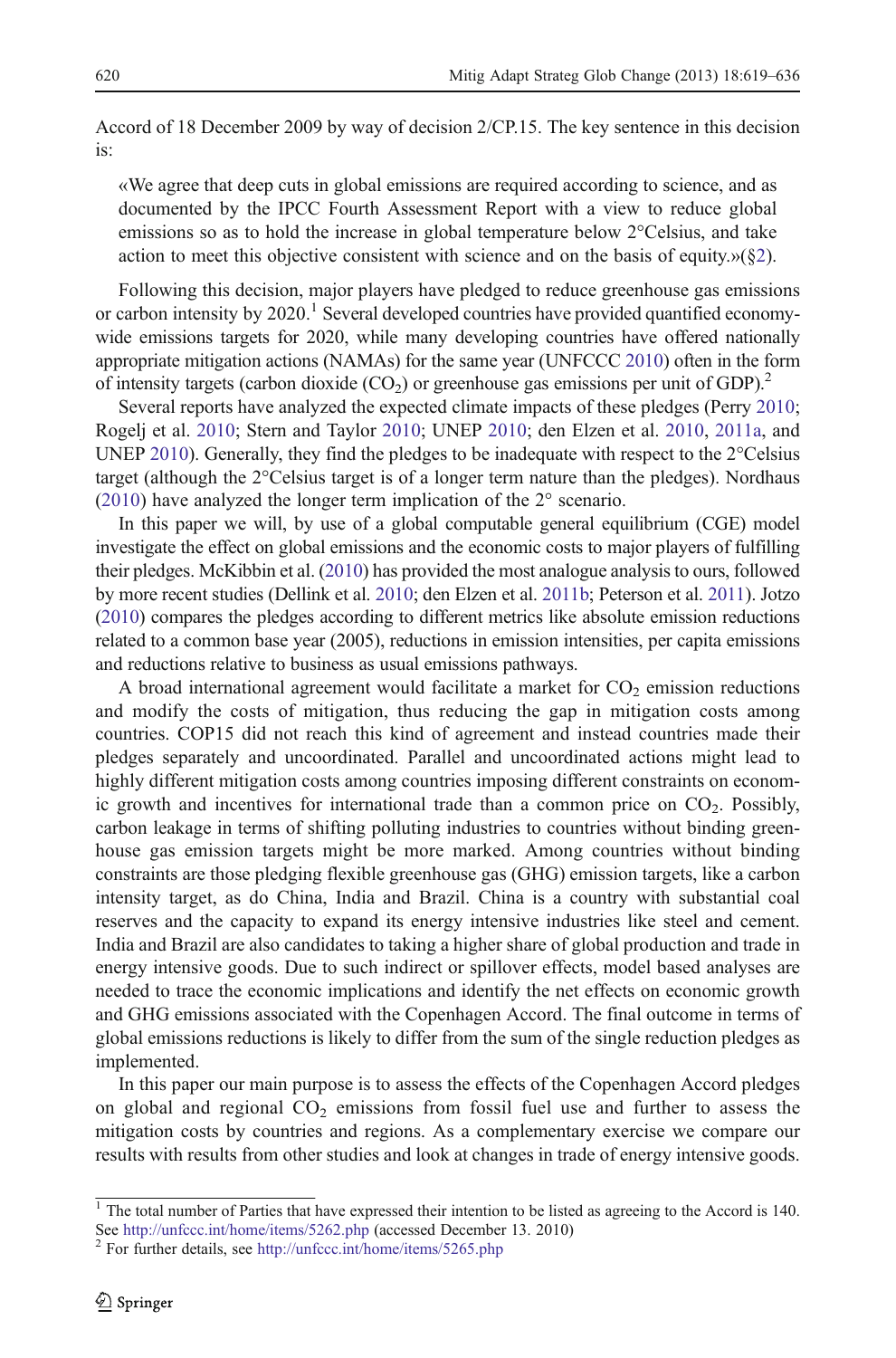<span id="page-2-0"></span>We compare the results of implementing the Copenhagen Accord pledges with a business as usual scenario roughly corresponding to the reference scenario as presented in World Energy Outlook 2009 (IEA [2009\)](#page-17-0). For this purpose we use the GRACE model developed at Center for International Climate and Environmental Research–Oslo (CICERO) for integrated air quality and climate policy analysis (Aaheim and Rive [2005\)](#page-16-0).

#### 2 The GRACE model

The GRACE model is an 8 region, 15 sector computable general equilibrium model (CGE) of global economic development, energy use and GHG emissions. A CGE describes the supply and demand by producers and households in markets for goods and services, based on prices and cost. In each period (year) it is assumed that equilibrium is achieved in the sense that supply equals demand in all markets and that all available resources are utilized. Basic assumptions are also that producers maximize profit and consumers maximize utility from consumption of goods and services. The strength of such model approaches is giving us the opportunity to assess policy changes in a consistent way, taking limitations of resources (labour, produced capital, natural resources), future technological change and responses to price changes into account.

Within each region and time period the endowment of production factors, i.e. labour, capital and natural resources are exogenous. Labour is floating freely among production activities within a region, whereas capital and natural resources are activity-specific and cannot be reallocated among sectors. The model assumes full utilization of all available resources within each region.

For our study we have introduced a worldwide, disaggregated electricity sector with specific technologies for power generation based on coal, gas, oil, or a non-fossil option (hydro, nuclear, solar, bio and wind). Fixed input–output factors and sunk capital costs in each of the 4 electricity producing sectors modify the short term response to price variation on fossil fuel consumption.

An updated version of GRACE is described in a recent application by Rive ([2010\)](#page-17-0) and used in this paper. The GRACE model is calibrated around the global trade analysis project (GTAP) v7 database with 2004 as a base year (Badri and Walmsley [2008](#page-16-0)), named after the Global Trade Analysis Project of Purdue University, the basis for a network compiling statistics on trade, production and consumption (GTAP [2012\)](#page-17-0). We limit our study to consider only  $CO<sub>2</sub>$  emissions from fossil fuels combustion and use emission data from an auxiliary database provided by GTAP (Lee [2007](#page-17-0)). The 8 regions are USA, Canada, EU, Japan, China, India, Russia and the rest of the world (RoW). The 15 aggregated production sectors are listed in Table [3](#page-16-0) in the Appendix.

Trade is modelled as bilateral with substitution among regional contributions. The substitution elasticities are based on those in the Massachusetts Institute of Technology (MIT) emissions prediction and poplicy analysis (EPPA) model (Paltsev et al. [2005\)](#page-17-0).

Income to a region includes fixed income shares of the remuneration to the primary factors of production (labour, capital and natural resources) and direct and indirect taxes collected by the regional governments.

Saving is a fixed share of total income by region. A virtual global bank collects all savings and allocates investments to regions and sectors with the highest observed returns to capital. The reallocation is subject to elasticities of transformation. The returns to capital are equalized in the long run.

Economic growth is mainly driven by savings and investments, but is also determined by population growth, change in the availability of natural resources and technological change. The regional rates of technological change are assumed to be the same for both the baseline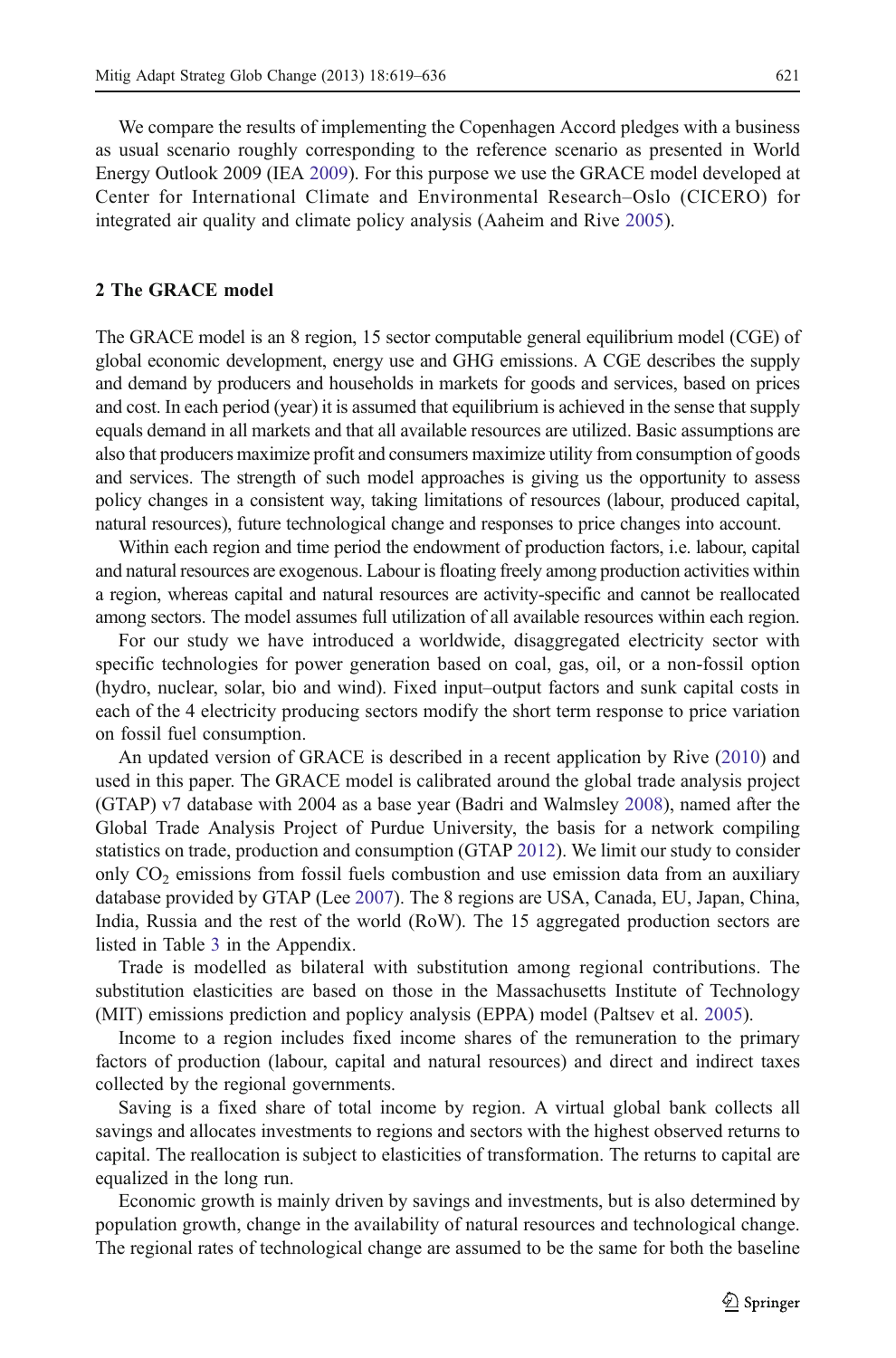scenario and a policy scenario where the Copenhagen Accord is implemented. This is clearly a simplification, as climate policies normally would affect the rate of technological change, in particular the rate of energy efficiency improvement. However, the time horizon of this study is relatively short. A major share of the fossil fuels is used in electricity production and heavy industries where plants have long lifetimes and new capital formation takes years and even decades to materialize. On this background we consider the technology of 2020 only modestly affected by the Copenhagen Accord pledges of 2010. Political uncertainty surrounding the prospects of implementation might be another reason why technology might not differ substantially between a business-as-usual scenario and the Copenhagen Accord scenario. Hence newly developed technology in response to current policies might be expected to affect emissions predominantly at a later stage.

#### 3 The business as usual (BAU) scenario

The baseline or business-as-usual (BAU) scenario depicts a plausible path of future economic development with average annual growth rates of Gross Domestic Product (GDP) during 2004– 2020 as reported in Table 1. The BAU scenario assumes no new carbon abatement policy by any region and serves as a reference for the policy analysis associated with regional pledges in the Copenhagen Accord.

China and India are assumed to have average annual growth rates above 5 % over the period to 2020. The industrialized regions have on the other hand average annual growth rates between 1 and 2 %. Russia falls in the middle with an average annual growth rate of 3.5 %. Globally, the economic growth is 2.3 % per year on average in BAU.

The  $CO<sub>2</sub>$  emissions from fossil fuel combustion by regions in our BAU scenario are reported in Fig. [1](#page-4-0). All regions emit more in 2020 compared with 2005 in the baseline scenario, although Japan barely so.

Changes in  $CO<sub>2</sub>$  emission intensities (emissions per unit GDP) in the various regions in our BAU scenario are reported in Fig. [2](#page-4-0). We notice a general improvement in emission intensities of about 1 % per year in many regions. Russia and India are above that level, with India having an improvement of more than 2 % per year, but the real outlier is China, where the intensity improvement in the BAU scenario is close to 5 % per year for the period to 2020. We will come back to a discussion of this in Section [6.](#page-10-0)

#### 4 The Copenhagen Accord scenario (SN1)

The Copenhagen Accord scenario, which we designate SN1, reflects a situation where no binding international agreement is reached, but where major economies and emitters follow their own independent climate policies to fulfil their pledges relating to the Copenhagen Accord as shown in Table [2.](#page-5-0) Some of the pledges cover other aspects than emission levels or emission intensities. For instance China has put forward a target related to the share of non-

Table 1 Average annual growth in GDP in the business as usual (BAU) scenario over the period 2004–2020. Per cent

| <b>USA</b> | EU | Canada | Japan | China | Russia | India | RoW   |
|------------|----|--------|-------|-------|--------|-------|-------|
| 1.6        |    | 1.8    | .     | 6.4   | 3.5    | 5.4   | ر . ب |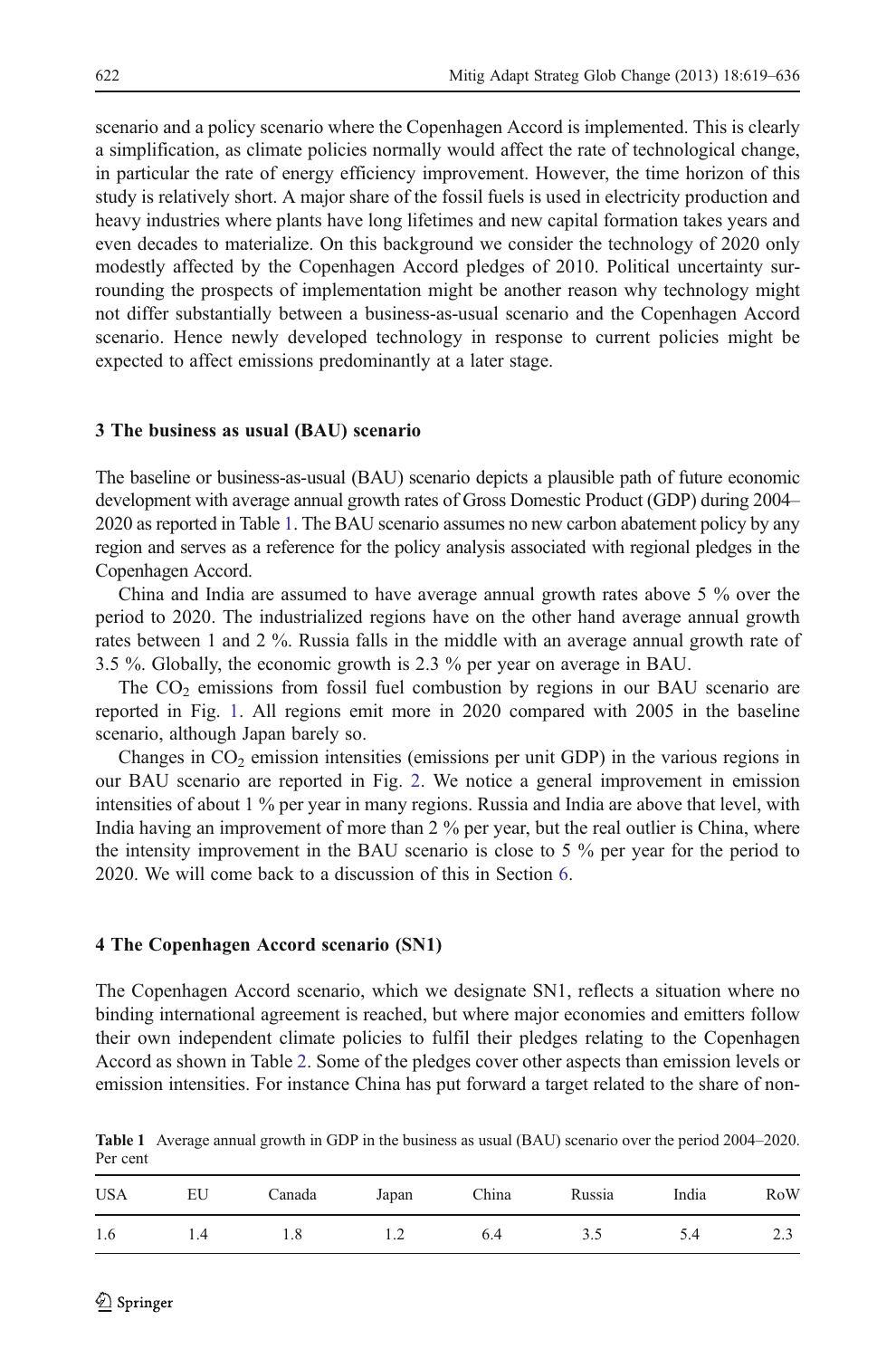<span id="page-4-0"></span>

Fig. 1 CO<sub>2</sub> emissions in 2005 and 2020 according to the BAU scenario

fossil energy in their primary energy mix, and also a reforestation target. Here, we only take into account the pledges made with regard to the overall emissions levels or emissions intensities as shown in the last column of Table [2.](#page-5-0)

The basis for these voluntary mitigation efforts is the shared understanding of the climate change issues and need for action. In this scenario, the European Union (EU), the United States of America (USA) and China behave as leaders and implement their commitments to



Fig. 2 Average annual changes in  $CO<sub>2</sub>$  emission intensities over the period 2005–2020 in the BAU scenario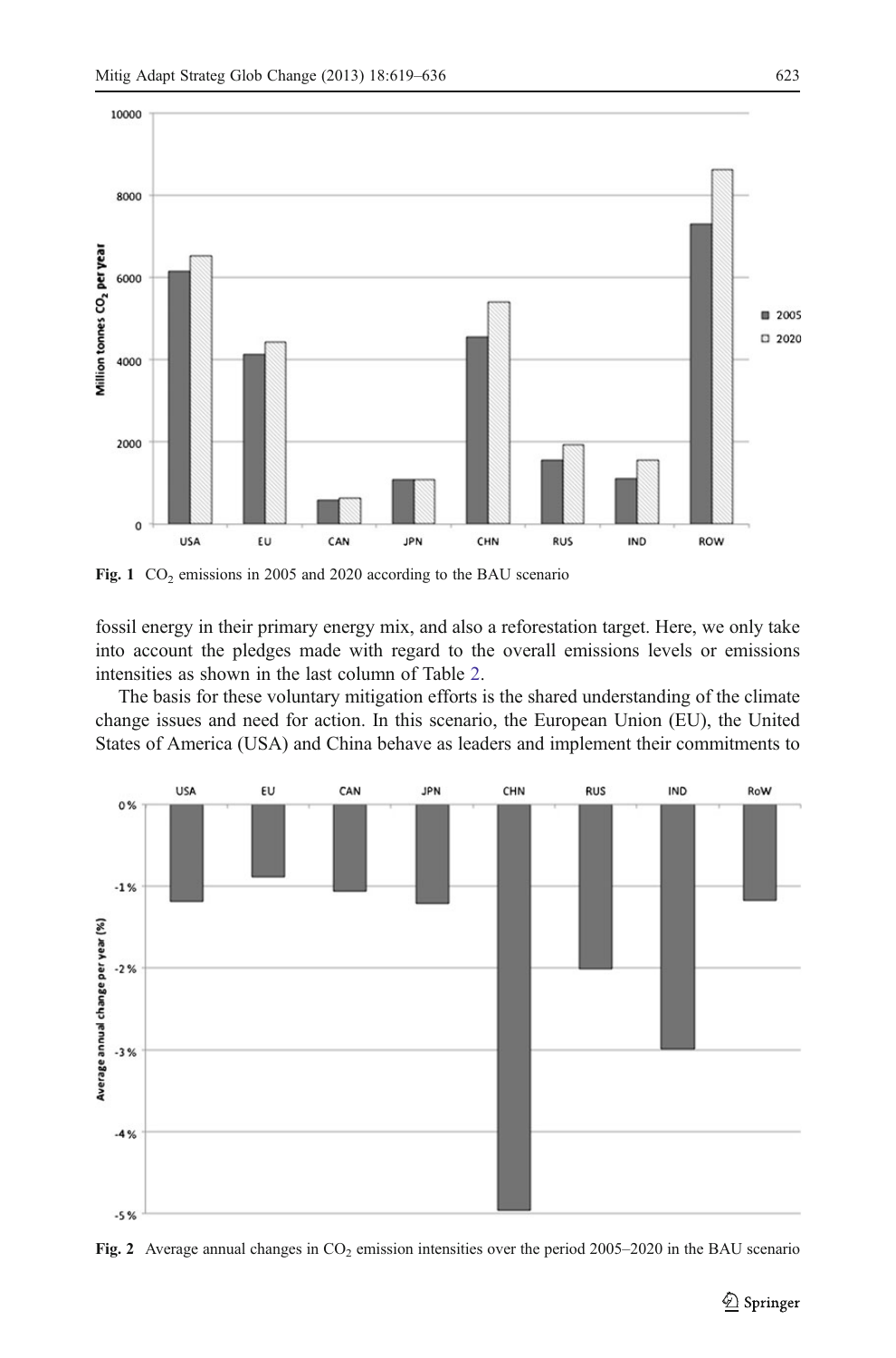the same level as in the BAU scenario.

the UNFCCC. We assume that India, Japan, Canada, and Russia follow up, accepting the leaders' actions to be sufficient basis for their conditional commitments as stated in their pledges (UNFCCC [2010](#page-17-0)). The rest of the world (RoW) is assumed to keep the emissions at quota price is implemented. China China will endeavour to lower its carbon dioxide emissions per unit of GDP by 40–45 % by 2020 compared to the 2005 level, increase the share of non-fossil fuels in primary energy consumption to around 15 % by 2020 and increase forest coverage by 40 million hectares and forest stock volume by 1.3 billion cubic meters by 2020 from the 2005 levels. the 2005 level. India 20–25 % reduction in emission intensity and a deviation from BAU of at least 7 %. 2005 Reduce the  $CO<sub>2</sub>$  emission per unit to the 2005 level.

The regional pledges are implemented by introducing local competitive carbon markets within each region. These carbon markets are assumed to be economic efficient in the sense that mitigation takes place where it is most economical marginal costs until the marginal cost of  $CO<sub>2</sub>$  emissions reductions are the same for all sectors within the region. However, the marginal costs of reducing the  $CO<sub>2</sub>$  emissions ( $CO<sub>2</sub>$  price in the regional carbon market) is

Table 2 Copenhagen accord pledges

| Region                | Reductions and actions                                                                                                                                                                                                                                                                                                                                                                 |      | Base year Implementation                                                                                                                                                                                                               |  |
|-----------------------|----------------------------------------------------------------------------------------------------------------------------------------------------------------------------------------------------------------------------------------------------------------------------------------------------------------------------------------------------------------------------------------|------|----------------------------------------------------------------------------------------------------------------------------------------------------------------------------------------------------------------------------------------|--|
| Canada                | 17 %, to be aligned with the final<br>economy-wide emission target of the<br>United States in enacted legislation.                                                                                                                                                                                                                                                                     | 2005 | Reduce $CO2$ emissions by 17 %<br>by 2020 with 2005 as base year.                                                                                                                                                                      |  |
| EU                    | $20/30$ %. As part of a global and<br>comprehensive agreement for the<br>period beyond 2012, provided other<br>developed countries commit themselves<br>to comparable emission reductions and<br>that developing countries contribute<br>adequately according to their<br>responsibilities and capabilities.                                                                           | 1990 | Reduce $CO2$ emissions by 30 % by<br>2020 with 1990 as base year.<br>Participants in ETS reduce by 30 %<br>by 2020 and other participants by<br>10 % by 2020. Relative to 2005, the<br>EU reduced emissions by almost<br>25 % in 2020. |  |
| Japan                 | 25 %, premised on the establishment<br>of a fair and effective international<br>framework in which all major economies<br>participate and on agreement by those<br>economies on ambitious targets.                                                                                                                                                                                     | 1990 | Reduce $CO2$ emissions by 25 % by<br>2020 with 1990 as base year.<br>Compared to 2005, the reduction<br>is almost 40 $\%$ .                                                                                                            |  |
| Russian<br>federation | $15-25$ % provided:<br>- Adequate provision for the potential<br>of Russian forests in the context of<br>their contribution to the fulfilment of<br>emission reduction obligations                                                                                                                                                                                                     | 1990 | Reduce $CO2$ emissions by 15 % by<br>2020 with 1990 as base year.<br>Compared to 2005 level, Russia<br>reduces the emission level by 22 %<br>in 2020.                                                                                  |  |
|                       | - The adoption by all major emitters of<br>legally binding GHG emission<br>reduction obligations.                                                                                                                                                                                                                                                                                      |      |                                                                                                                                                                                                                                        |  |
| <b>USA</b>            | In the range of 17 $\%$ , in conformity<br>with anticipated US energy and<br>climate legislation.                                                                                                                                                                                                                                                                                      | 2005 | Reduce $CO2$ emissions by 17 % by<br>2020 with 2005 as base year for all<br>sectors. A 25 USD upper bound on<br>quota price is implemented.                                                                                            |  |
| China                 | China will endeavour to lower its carbon<br>dioxide emissions per unit of GDP by<br>40–45 % by 2020 compared to the 2005<br>level, increase the share of non-fossil<br>fuels in primary energy consumption to<br>around 15 % by 2020 and increase<br>forest coverage by 40 million hectares<br>and forest stock volume by 1.3 billion<br>cubic meters by 2020 from the<br>2005 levels. | 2005 | Reduce the $CO2$ emissions per unit of<br>GDP by 40 % by 2020 compared to<br>the 2005 level.                                                                                                                                           |  |
| India                 | $20-25$ % reduction in emission intensity<br>and a deviation from BAU of at<br>least $7\%$ .                                                                                                                                                                                                                                                                                           | 2005 | Reduce the $CO2$ emission per unit<br>of GDP by 20 % by 2020 compared<br>to the 2005 level.                                                                                                                                            |  |

<span id="page-5-0"></span>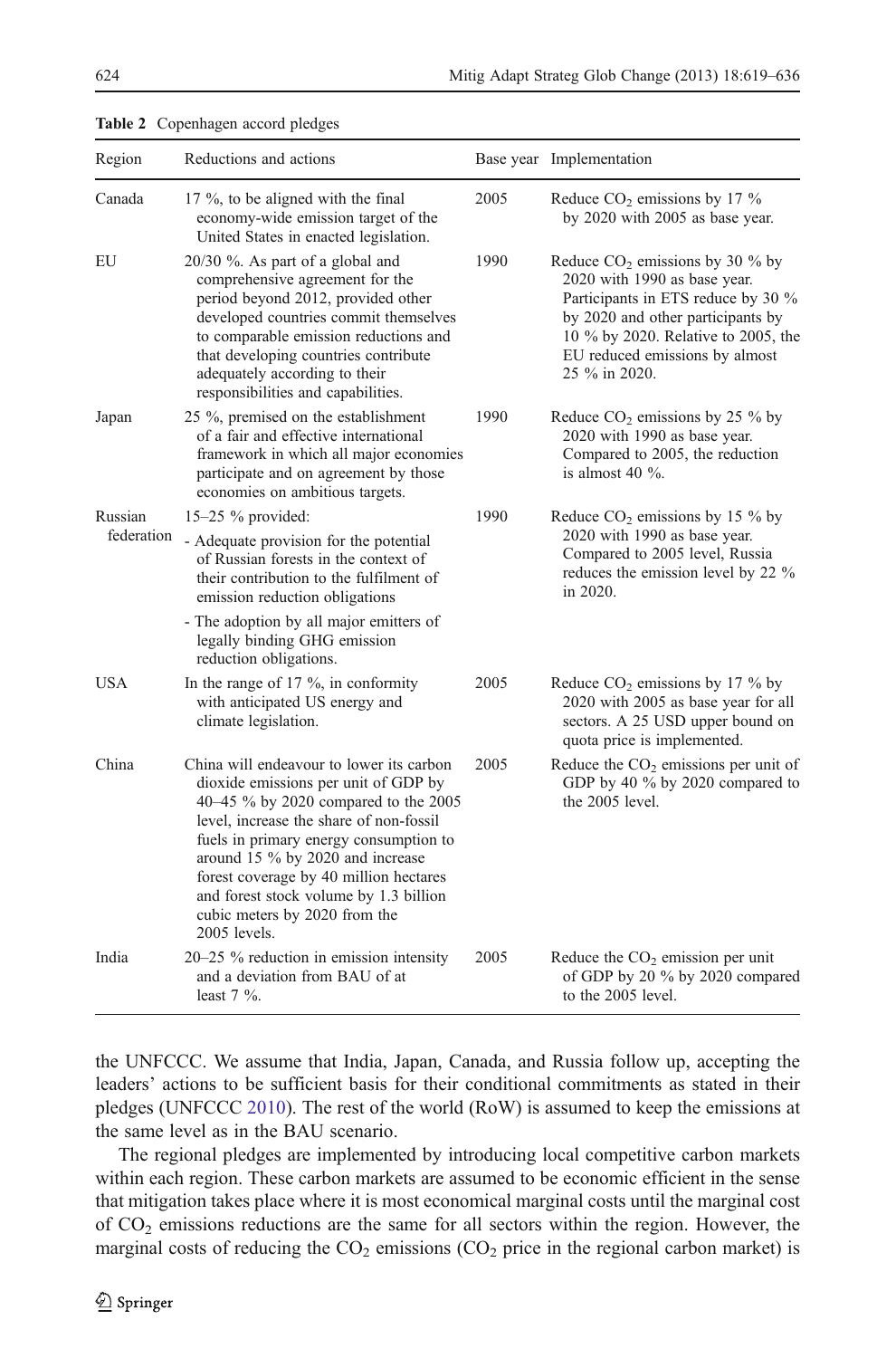expected to differ among regions as they have different ambitions and potential for mitigation.

# 4.1 EU

The overall target of EU is a 20 % reduction of  $CO<sub>2</sub>$  emissions from 1990 level by 2020 and 30 % reduction conditional on behaviour of other parties. In the model we adopt 30 % reduction for sectors participating in the emission trading system (EU-ETS) and 10 % for other sectors. Sectors allowed to trade  $CO<sub>2</sub>$  are iron and steel, cement, other manufacturing, electricity generation, crude oil, gas, coal mining, air, sea and other transportation. All carbon allowances in the power sector are assumed to be 100 % auctioned from 2010 whereas other sectors in EU-ETS will receive transitional allowances free of charge according to EU rules. Free allowances will be phased out and auctions implemented progressively from 12 % in 2010, 20 % in 2013 to 70 % in 2020. Sectors that do not participate in ETS, among them households, face the target of 10 % reduction from the 2005 level by 2020 and the target will be achieved by a carbon tax.

# 4.2 USA

The target of the USA is a 17% reduction in  $CO<sub>2</sub>$  emissions compared to the 2005 level. A cap and trade system ( $C&T$ ) by assumption covers the same sectors as the EU-ETS and provides the potential advantage of an upper bound of 25 USD per ton  $CO<sub>2</sub>$ . If the carbon price in the C&T goes above 25 USD per ton  $CO<sub>2</sub>$ , the participants only pay 25 USD and the government will pay the difference. For other sectors, the 17 % target is achieved by a carbon tax.

### 4.3 China

China will reach the target of 40–45 % reduction of carbon intensity by 2020 compared with the 2005 level. The other targets for non-fossil share of primary energy use and forest are not considered here.

# 4.4 India

India will reduce the emission intensity of its GDP by 20–25 % by 2020 in comparison to the 2005 level. This is to be achieved by a tax on  $CO<sub>2</sub>$  by industries and private households.

4.5 Canada, Japan and the Russian federation

In spite of Canada's exit from the Kyoto Protocol we include the somewhat hypothetical assumption that Canada will reduce its carbon emissions by 17 % compared with the 2005 level. Japan will reduce by 25 % relative to the 1990 level; and Russia by 15 % of 1990 level, following their pledges. For the rest of the world, the emissions in the policy scenario do not exceed the level in the BAU scenario.

# 5 Results and analysis

First, comparing annual average GDP growth over the period 2005–2020 in our policy scenario (SN1) and the business-as-usual scenario (BAU), we find that the impacts of the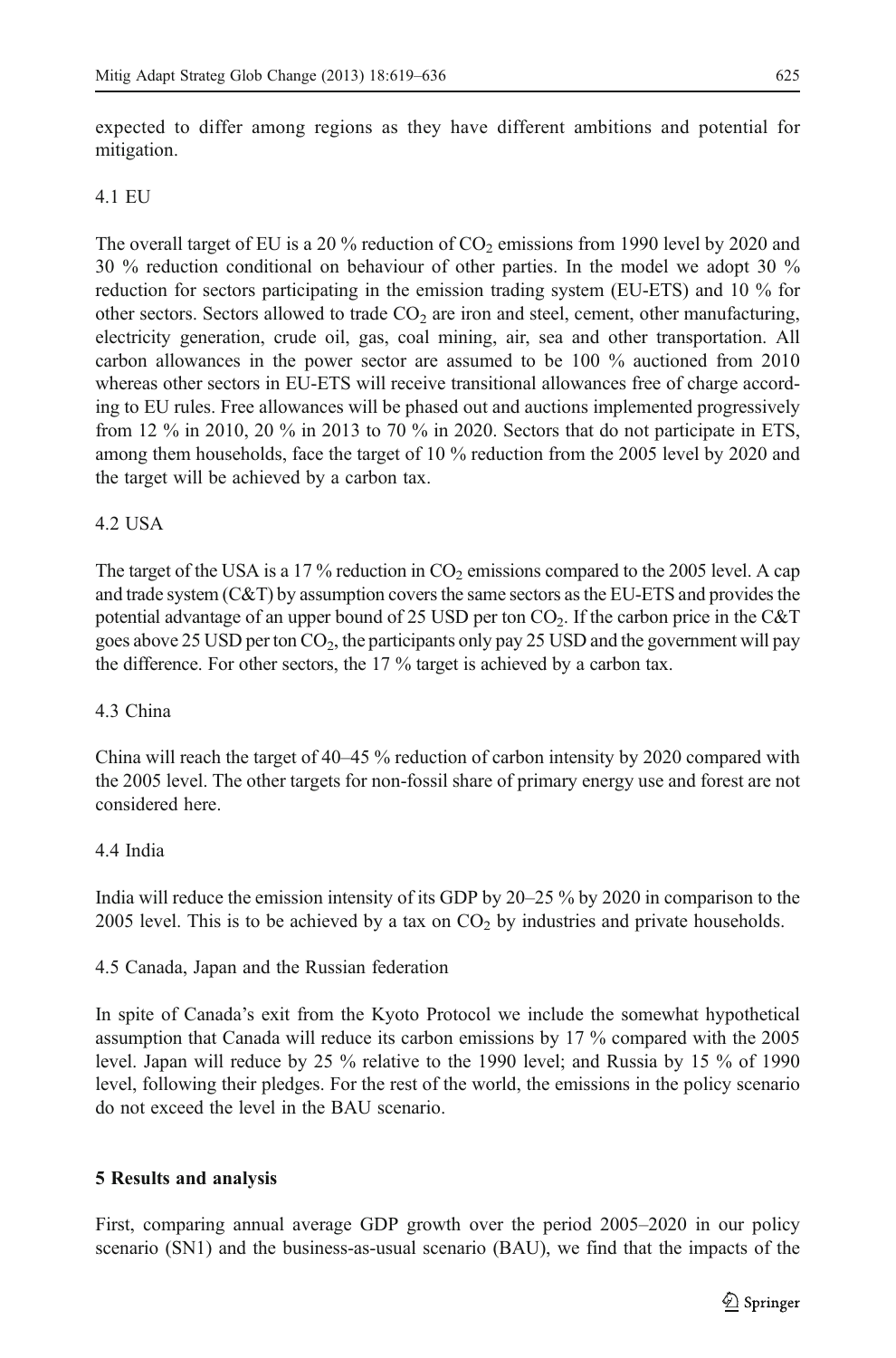Copenhagen Accord on average annual GDP growth rates are very small, less than one tenth of a percentage point. USA, EU, Canada, Japan, the Russian Federation, as well as the Rest of the World (RoW) all experience a slight decline in growth rates. Perhaps counter intuitively, the GDP growth of both China and India increase slightly as the policy measures are introduced. The reason for this is that the pledges of China and India are fulfilled already in the BAU scenario due to rapid economic growth and efficiency improvement. This holds even though we have a lower economic growth for China in BAU than the other studies we compare with. Hence, the intensity targets of China and India are not binding in our Copenhagen Accord scenario. Also, the slightly constrained economic growth of other regions is not large enough to reduce their GDP by harming their export. Rather, when other large regions introduce stricter emission policies, the economies of China and India tends to grow because of cheaper fossil fuels and carbon leakage of high emitting industries.

Figure 3 shows the emissions levels in 2020 in the two scenarios (BAU and SN1) together with 2005 emissions. Only China and India emit more in the Copenhagen Accord scenario than in the BAU scenario since they have higher economic growth and only flexible targets of carbon intensity. The global emissions from fossil fuel combustion in 2020 decrease with 4.6 GtCO<sub>2</sub> or 15 % compared with the baseline scenario, from 30.2 to 25.6  $GtCO<sub>2</sub>$ .

The pledges are related to the base years 1990 or 2005. Even with the same base year and pledges the economic growth potentials of regions might differ and determine how strict the carbon policies are felt regionally. When looking at the reduction of emissions in 2020 compared with the BAU in 2020, Japan is by far undertaking the largest reduction with 38 %. Then follows EU with 30 %, Canada and USA with 22–24 % and the Russian Federation with a little less than 10 %. Having flexible targets, the emissions levels of China and India are relatively unpredictable. India is increasing its emissions by 5 %, which is far from complying with India's pledge to reduce emissions to at least 7 % below BAU level in 2020, as BAU is depicted in our study. China's emissions are only slightly increased to approximately 1 % above the BAU level in 2020.



Fig. 3  $CO<sub>2</sub>$  emissions levels in 2005 and 2020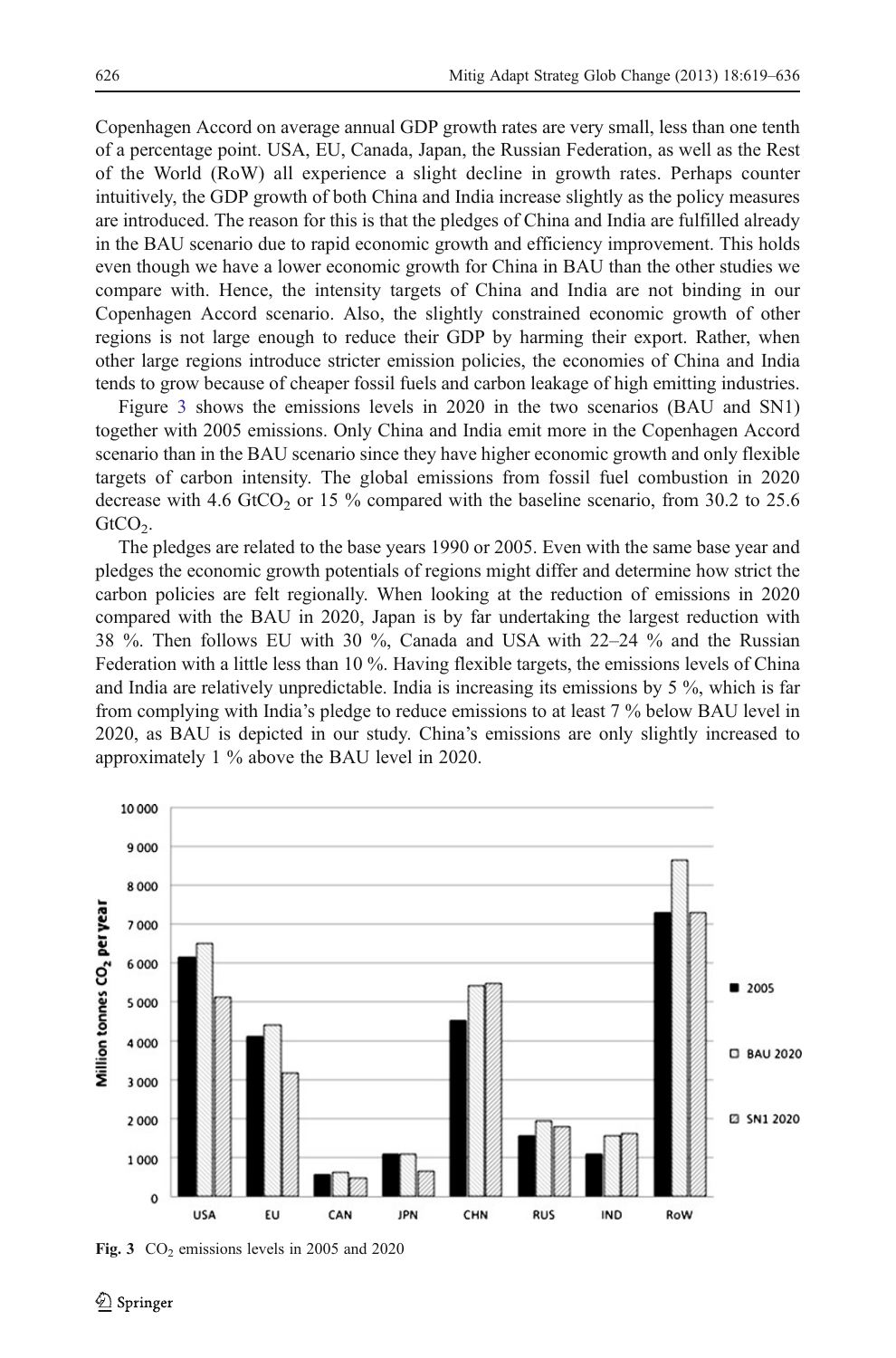The development of the regional emission intensities in the BAU and the policy scenario are shown in Fig. [4](#page-9-0). Reductions in emissions intensity comes from energy efficiency improvements, fuel switch and structural changes in the economy. Moving away from more energy intensive industries towards service industries is a rapidly on-going process in developing countries with a high share of manufacturing as in China. We note that emission intensity reductions from the BAU to the policy scenario are quite considerable in most regions, in Japan in particular, while we detect a slight increase in emission intensity in China and India, although their pledges on energy intensity are still fulfilled. These increases reflect that China and India take a higher share of emission intensive industries like steel and cement in a global context, and that this effect on energy intensity of the Copenhagen Accord dominates the effect of an increased share of service industries in their slightly increased GDPs.<sup>3</sup>

What are the costs for each region of implementing the Copenhagen Accord? Since China and India already meet their pledges of reduced energy intensity in the BAU scenario, there are no costs for them–they actually benefit from the implementation of the Copenhagen Accord in terms of an increase in GDP. The other regions may suffer to different extent from their pledges. This can be illustrated by virtual carbon market prices or marginal costs of carbon reduction by region in 2020, see Fig. [5.](#page-9-0) Japan has the highest marginal costs of reducing carbon emissions (114 USD/tCO<sub>2</sub>) and Russia has the lowest (10 USD/tCO<sub>2</sub>). The differences in marginal costs are moderate for the other four regions: EU, USA, Canada, and the rest of the world, all within the range of  $21–27$  USD/tCO<sub>2−</sub>

Interestingly, the cost of  $CO<sub>2</sub>$  reductions in the US stays below the (hypothetical) upper limit (USD 25) of the quota price in the US carbon trading market. Hence, subsidies to keep emissions low may seem unnecessary, which is convenient for a debt ridden US economy.

Japan's pledge involves almost 40 % reduction compared with the 2005 emission level. Japan is the only country expected to have a negative annual growth in primary energy use. In the IEA reference scenario the decline is 0.2 % per year. A reduction in primary energy use will initially hold back the costs of reducing  $CO<sub>2</sub>$  emissions, but as ambitions for emissions reductions rise it will become increasingly expensive. The emission intensity in Japan's BAU scenario is falling approximately 1 % per year–about the same as in EU, US and Canada, while in the policy scenario, Japan's emission intensity is reduced 4.5 % per year on average, about as fast as China's (Fig. [4](#page-9-0)). RoW represents countries with a low energy intensity, hence emissions reductions also turn out to be relatively expensive  $(23 \text{ USD/tCO}_2)$ .

Generally, purchaser prices on fossil fuels differ across regions due to market regulations and regional policies with regard to taxes and subsidies. Figure [6](#page-10-0) shows the effects on regional fossil fuel prices in 2020 in going from the BAU to the policy scenario. Prices are reduced relative to the BAU paths in all regions for all of the fossil fuels, generally most for coal, followed by gas and oil. China differs from the other regions in experiencing a lower reduction in coal and gas price growth as compared with the price reduction of oil. Also, the price reductions are less in China, Russia and India than in other regions, as demand for these fuels are reduced modestly or even increased as a consequence of the pledges made in the Copenhagen Accord. These costs occur in spite of the option to switch from fossil to non-fossil fuel as feedstock in electricity production. However, due to linear technologies in electricity production and sunk capital costs, this substitution effect is a time consuming process and does not offer an easy escape from mitigation costs during the time horizon of this study.

<sup>&</sup>lt;sup>3</sup> Note that India's pledge to reduce emissions to 7 % below BAU in 2020 is not implemented in our policy scenario.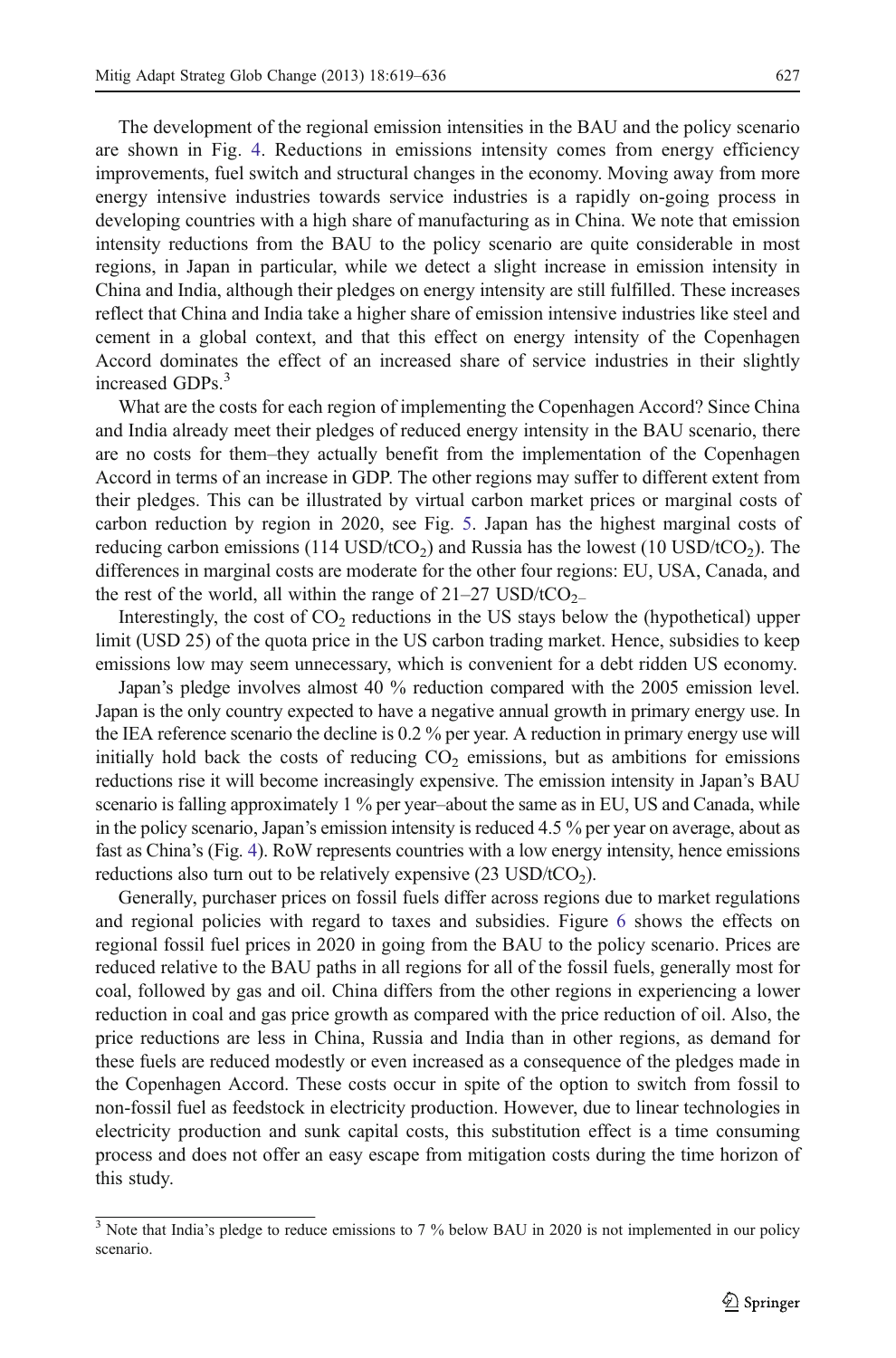<span id="page-9-0"></span>

Fig. 4 Average annual growth rates of  $CO<sub>2</sub>$  emission intensities from 2005 to 2020 in the BAU and the policy scenario (SN1)

The fall in fuel prices encourage energy intensive industries in countries without binding emissions constraints even further. An illustration of this carbon leakage is shown in Fig. [7a](#page-11-0), depicting changes in net export in value terms of steel and cement in 2020 going from the BAU scenario to the policy scenario (SN1). Figure [7b](#page-11-0) shows change in net export as a percentage of the BAU domestic production in 2020. We see that net export of steel is reduced in most countries, but increases in China, Russia and India. RoW is losing export markets, being less able to compete with more rapidly growing economies with high



Fig. 5 The marginal costs of Copenhagen pledges by regions in 2020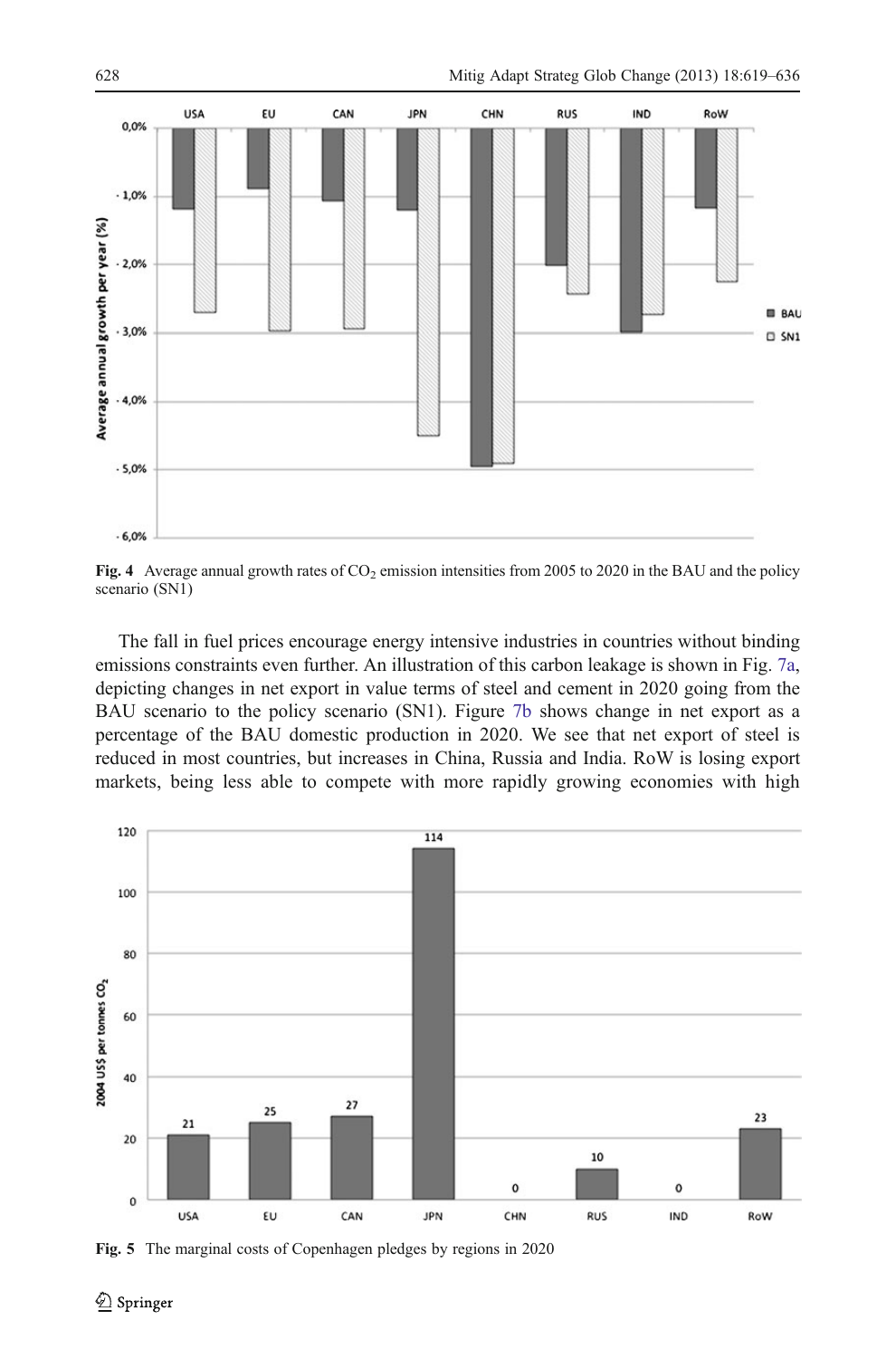<span id="page-10-0"></span>

Fig. 6 Difference in annual growth rate of fossil fuel prices between the policy scenario (SN1) and the BAU scenario

investment levels and capacities to phase in more efficient technologies. This occurs in spite of RoW experiencing larger reductions in regional prices of coal and gas than China, India and Russia. For cement the picture is more mixed, as cement is not traded globally to the same degree as steel.

Russia undertakes the largest expansion of steel exports relative to their BAU production in 2020, with more than 40 % increase. India comes next with nearly 30 % increase for steel and 25 % for cement. Leakages to China are also positive, but of a smaller relative size.

#### 6 Energy intensities: history and pledges

Results as presented above are influenced by the fact that the pledges made in the Copenhagen Accord are not binding for China and India. This is again a partial reflection of the assumptions made in formulating their BAU scenarios. For instance, the average annual reduction in  $CO<sub>2</sub>$  emission intensity in our BAU scenario for China is close to 5  $\%$ per year (cf. Fig. [2\)](#page-4-0) ensuring that the Copenhagen pledge of China is not a binding constraint. A reasonable question then is whether this rate of emission intensity reduction is realistic. We will approach this question by comparing the rate of intensity reduction in the BAU scenario for China with historical data and with similar data from some other recent studies.

Looking at history we get a mixed answer. Figure [8](#page-12-0) shows emission intensity reductions in regions over various time periods. Most regions show reduction rates of  $1-3$  % per year China is one of the exceptions, with an average reduction rate of more than 5 % per year for the period 1980–2000. Thereafter, however, the reduction in China is reversed to a (small) increase for the period 2000–2007 and the whole period 1980–2007 saw a reduction in emission intensity of somewhat less than 4 % per year. Clearly continued improvement in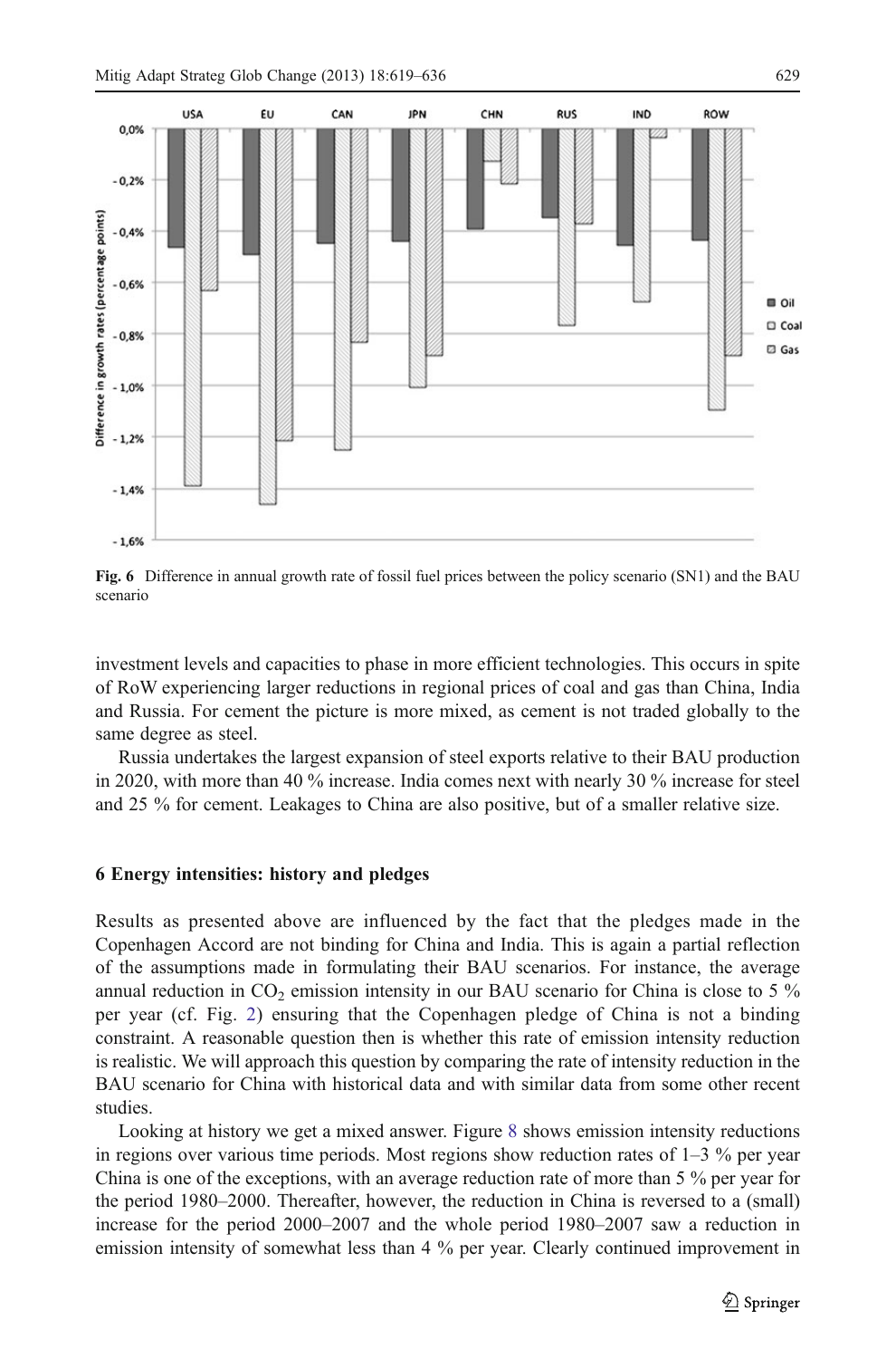<span id="page-11-0"></span>

Fig. 7 a Difference in net export of steel and cement in 2020 between the policy (SN1) and BAU scenario. **b** Difference in net export of steel and cement in 2020 between the policy (SN1) and BAU scenario as share of domestic production in BAU

emission intensity of the order of 4–5 % per year is not coming 'automatically'. Hence, the experience over the last decade could lead us to question if China's pledges are feasible based only on efficiency improvements as depicted in our BAU-scenario.

The 12th five-year plan adopted for the period 2011–2015 in China, stipulates as one target a 17 % reduction in emissions intensity. The BAU reduction in emissions intensity corresponds closely to this target.

Generally the main focus of both policy and analysis is on the impact of technical energy efficiency improvements. However, in a rapidly developing economy like China's and India's, structural changes might also contribute to reductions in overall emission intensities.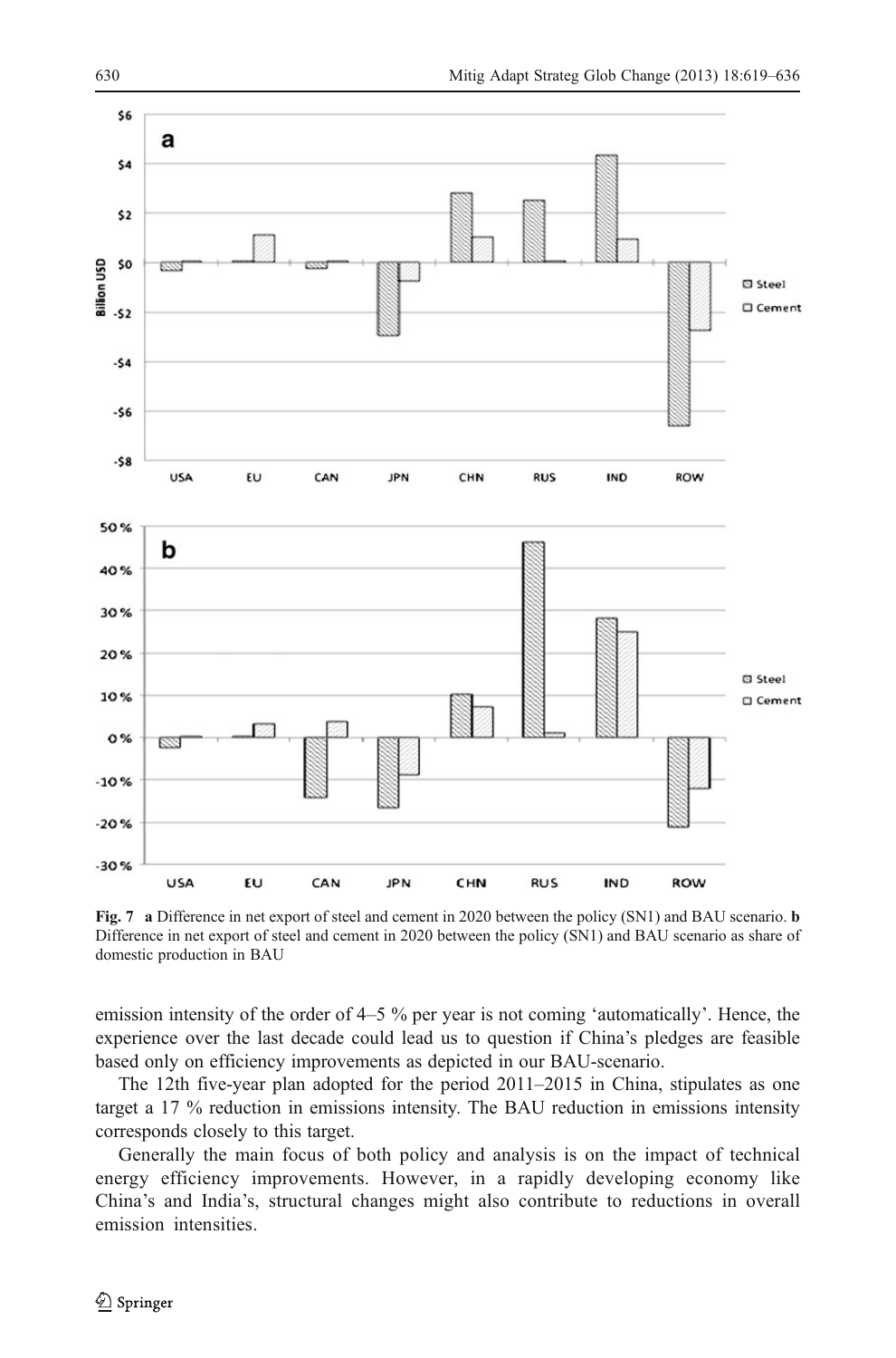<span id="page-12-0"></span>

Fig. 8 Historical and future (BAU) average annual changes in emission intensities. Source: <http://cait.wri.org/> and own calculations

In Fig. [9](#page-13-0) we illustrate to what extent reductions in carbon intensities rely on technology versus structural change related to impacts of income growth, consumer preferences and trade as emerging through general equilibrium effects. The direct contribution to a reduction in carbon intensity is associated with what happens if sector composition of GDP is fixed as in the base year and the economy and the scale of each activity is adjusted in line with GDP growth. In this frozen technology scenario the energy use is adjusted for annual energy efficiency improvements only. The other component is the effect via changes in sector composition and represents the energy intensity impact that results from higher income levels and changes in consumer demand, and effects via domestic and international price changes.

As shown in Fig. [9](#page-13-0), there is a considerable structural component in China's carbon intensity reduction. The contrast to India is marked. Whereas the direct energy efficiency components are fairly similar, the structural component of China reduces intensity by 38 percentage points, for India only 23 percentage points.

In the EU the reduction in  $CO<sub>2</sub>$  intensity is predominantly from structural change, whereas USA, Canada and Japan hardly are supported by structural change when reducing their carbon intensity.

#### 7 Comparison with other studies

When comparing our results with those from other studies, it is necessary to take into account the differences embedded in the BAU scenarios and the underlying models. Figure [10](#page-13-0) compares the economic growth rates of our BAU scenario with some BAU scenarios from other reports. The comparison cannot be exact because of somewhat different definitions of regions and time period in the various reports. Nevertheless, Fig. [10](#page-13-0) provides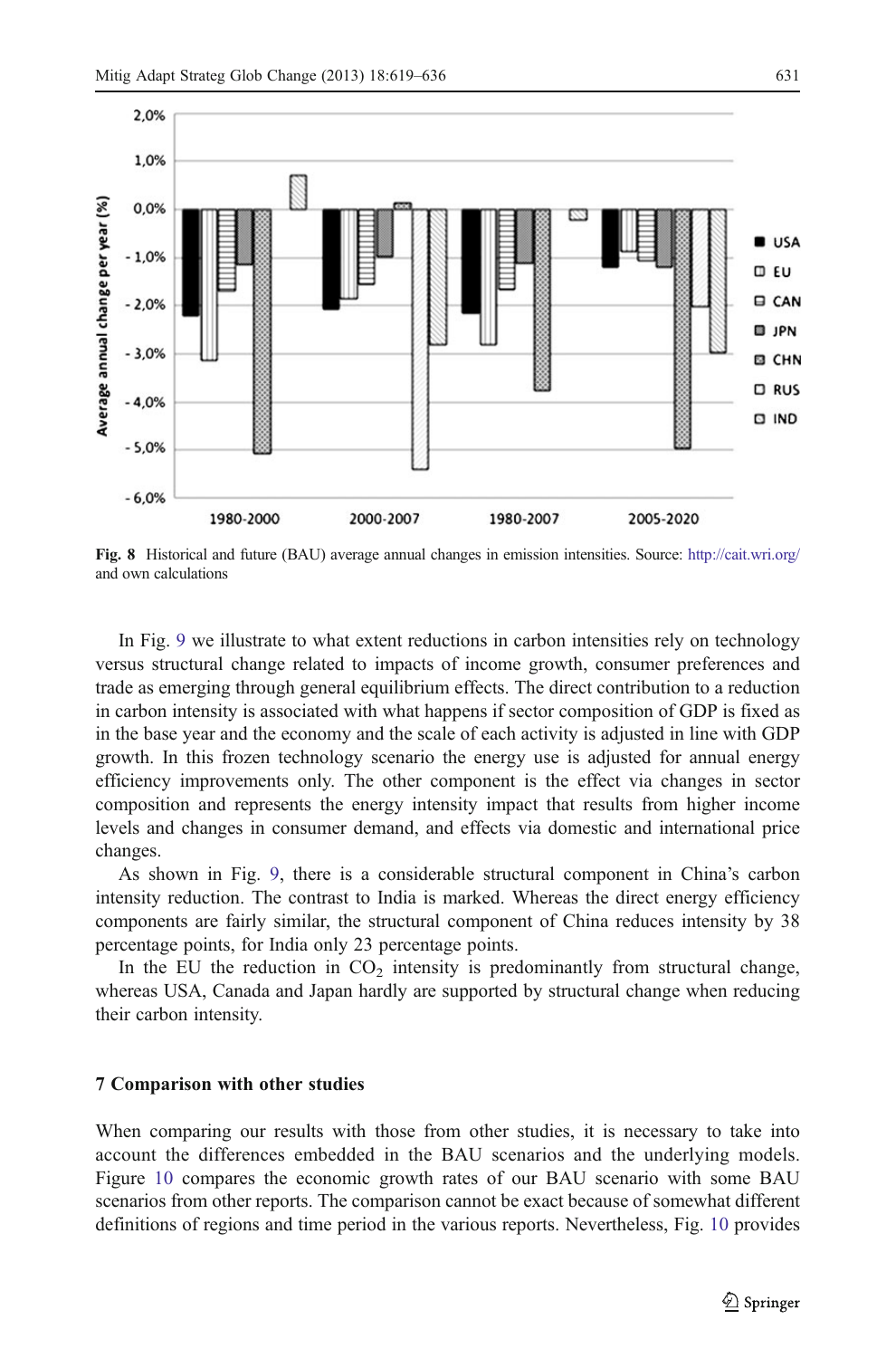<span id="page-13-0"></span>

Fig. 9 Contribution from structural change and energy efficiency improvement to change of carbon intensity from 2004 to 2020

some insights and references for our BAU-assumptions. In the figure, GWA refers to this study, MMW refers to McKibbin et al. ([2010\)](#page-17-0), International Energy Outlook (IEO) refers to U.S. Energy Information Administration [\(2009](#page-17-0)) as reported by McKibbin et al. (op. cit.), den Elzen refers to den Elzen et al. [\(2010](#page-16-0)), Jotzo refers to Jotzo ([2010\)](#page-17-0) and China Council for International Cooperation on Environment and Development (CCICED) BAU refers to China Council for International Cooperation on Environment and Development [\(2009\)](#page-16-0)



Fig. 10 Comparing BAU average annual economic growth rates over the period 2005–2020 in different studies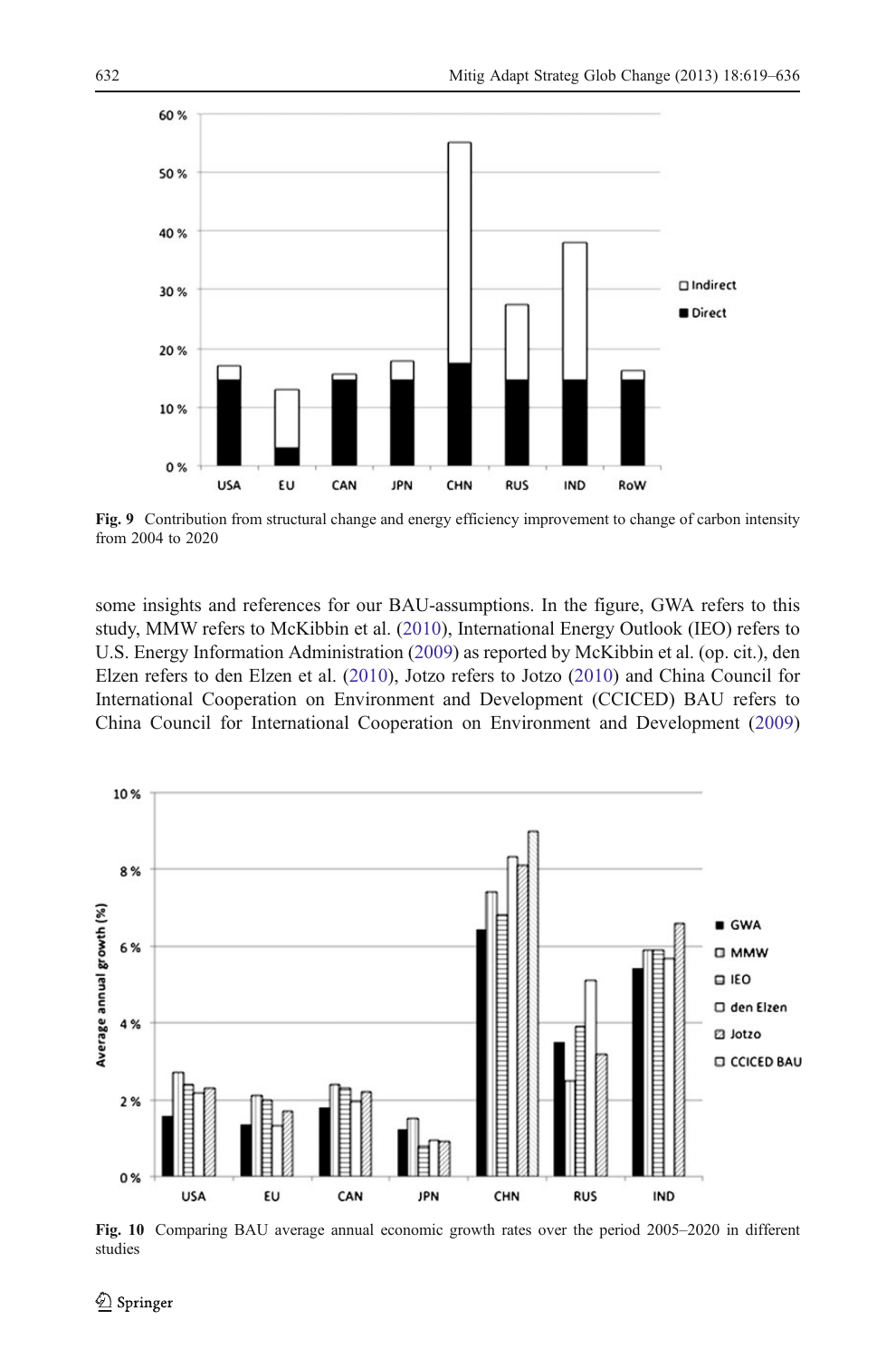providing a BAU economic growth rate only for China. Among the more rapidly growing large economies, the largest variation in relative terms among studies is found for Russia. Japan has the largest gap between growth forecasts. Interestingly, for China we find a larger discrepancy among assumed or calculated economic growth rates than for India. The overall impression from Fig. [10](#page-13-0) is otherwise that our study assumes a lower economic growth than most other reports and studies except for Japan. This is likely to contribute to relatively lower economic costs of attaining the emission targets pledged in the Copenhagen Accord in our study.

Figure 11 compares our BAU-emissions growth rates with those of other BAU emission scenarios reported in the literature. Emission growth estimates vary considerably for China, India and Russia. Our growth rates for China is at the lower end, for India more in line with an average of the other studies, whereas we (GWA) find a much higher growth in Russian emissions than the other studies.

Combining GDP growth rates and emission growth rates, we can compare how emission intensities vary among the studies. This is depicted in Fig. [12](#page-15-0).

We note that the relatively high emissions growth rates in McKibbin et al. (MMW) (Fig. 11) is due to both a high economic growth rate and a low reduction rate in emission intensities (Fig. [12](#page-15-0)). Among the studies covered here, emission intensities vary most for China, Russia and India.

McKibbin et al. (MMW) operate implicitly with an annual reduction in energy intensity of 1.3 % per year on average, whereas our study has 2.0 % per year.

The scope for energy efficiency in Russia has been huge, as overconsumption was built into the Soviet industrial infrastructure (IEA [2009](#page-17-0)). In 2007, after more than 5 % per year steady decline since year 2000, the energy intensity in Russia was still 3 times higher than the Organisation for Economic Co-operation and Development (OECD) Europe average although 2/3 of the gap had been closed between 1998 and 2007 (IEA [2009](#page-17-0)). On that background a future annual reduction of 1.3 % as in our study may seem somewhat low, U.S. Energy Information Administration (IEO) assume a rate of 3.5 % per year.



Fig. 11 Average annual growths in  $CO<sub>2</sub>$  emissions in different studies 2005–2020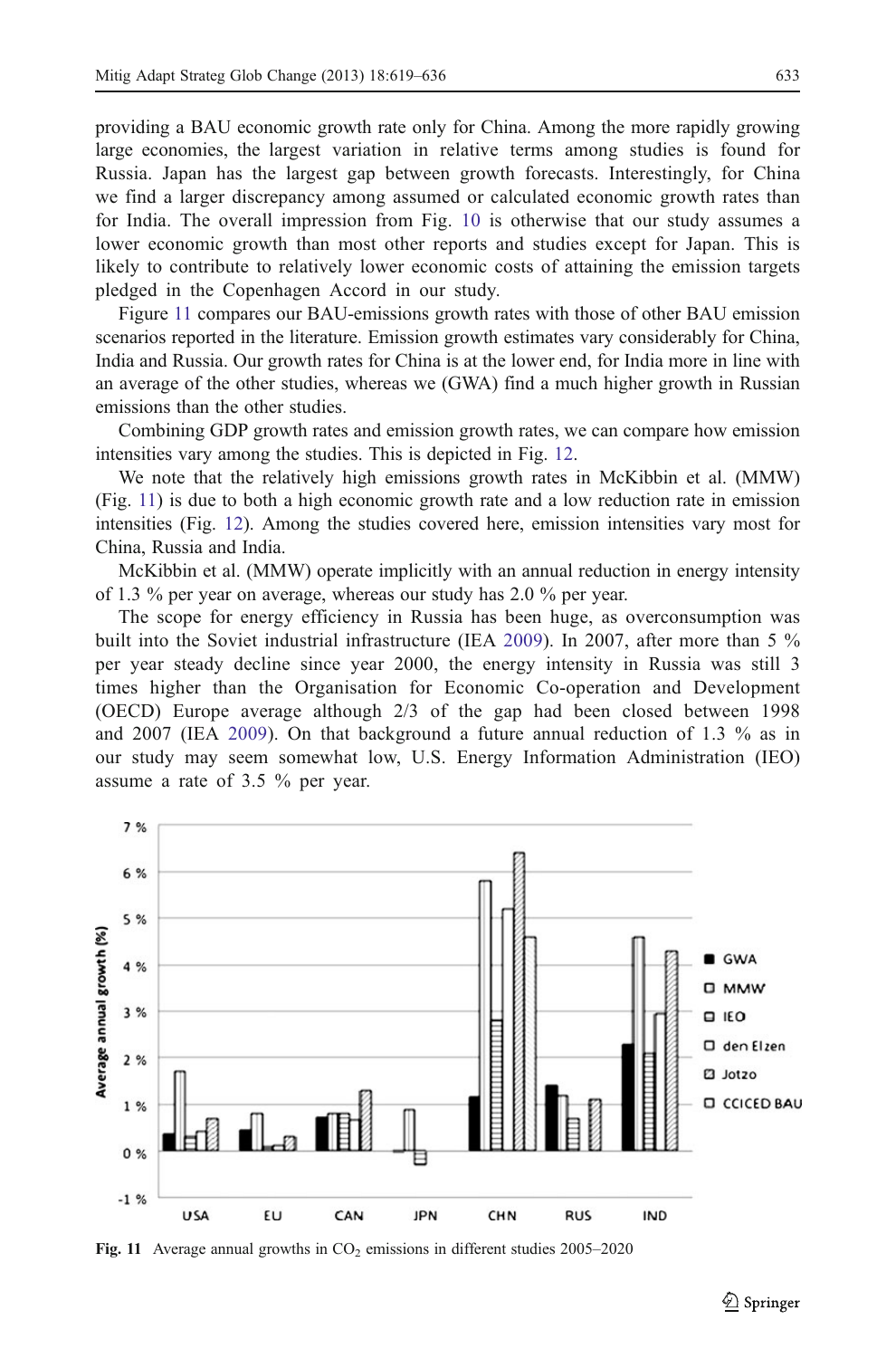<span id="page-15-0"></span>

Fig. 12 Average annual emission intensity growth rates over the period 2005–2020 in BAU scenarios by regions and studies

### 8 Conclusions

The Copenhagen Accord seems to be the bottom-up climate regime for the time being, with no measures for ensuring compliance beyond the good intentions of nations to mitigate climate change. However, several political factors support a core of realism of these intentions. In particular there is substantial concern in many countries about energy security issues and local air pollution, both providing good reasons for reducing greenhouse gas emission intensities in addition to the concerns about climate change. The question is how much it will cost.

Our study of the case when mitigation efforts are directed towards fossil fuel use shows that costs are moderate. Implementation of the Copenhagen Accord leads to less than 0.1 percentage point reduction in average annual economic growth during 2005–2020. All regions except China and India experience declines in growth rates.

We estimate low costs to most regions as measured by the decline in GDP in 2020. Japan seems the most vulnerable combining a high marginal cost of  $CO<sub>2</sub>$  reduction with ambitious pledges. Thus the marginal cost of  $CO_2$ -reductions in Japan reaches above 100 USD/tCO<sub>2</sub> in 2020. The recent accident at the Fukushima nuclear power plant and associated setback of the nuclear power industry might, however, undermine this already challenging emission target. For USA, EU and Canada the marginal  $CO<sub>2</sub>$  cost settles around  $21-27$  USD/tCO<sub>2</sub>.

Global emissions of  $CO<sub>2</sub>$  from fossil fuel combustion will be 15 % or 4.6 Gt below BAU in 2020 as a result of the Copenhagen Accord and 3 % below the 2005 emission level. India and China raises emissions by 5 %, and 1 % respectively.

Emission intensities tend to be slightly higher in China and India under the Copenhagen Accord, but declines in all other regions, above all in Japan. For China, structural changes in the economy contribute twice as much to the 5 % annual reduction in emission intensity as do energy efficiency improvement and general technological change.

We estimate some carbon leakages, but not to a serious and game changing extent. India, China and Russia increase their net export of steel as share of production with more than 40 % by 2020, India with close to 30 %. Still, structural change in China and India remains the dominating source factor behind their reductions in emissions intensities.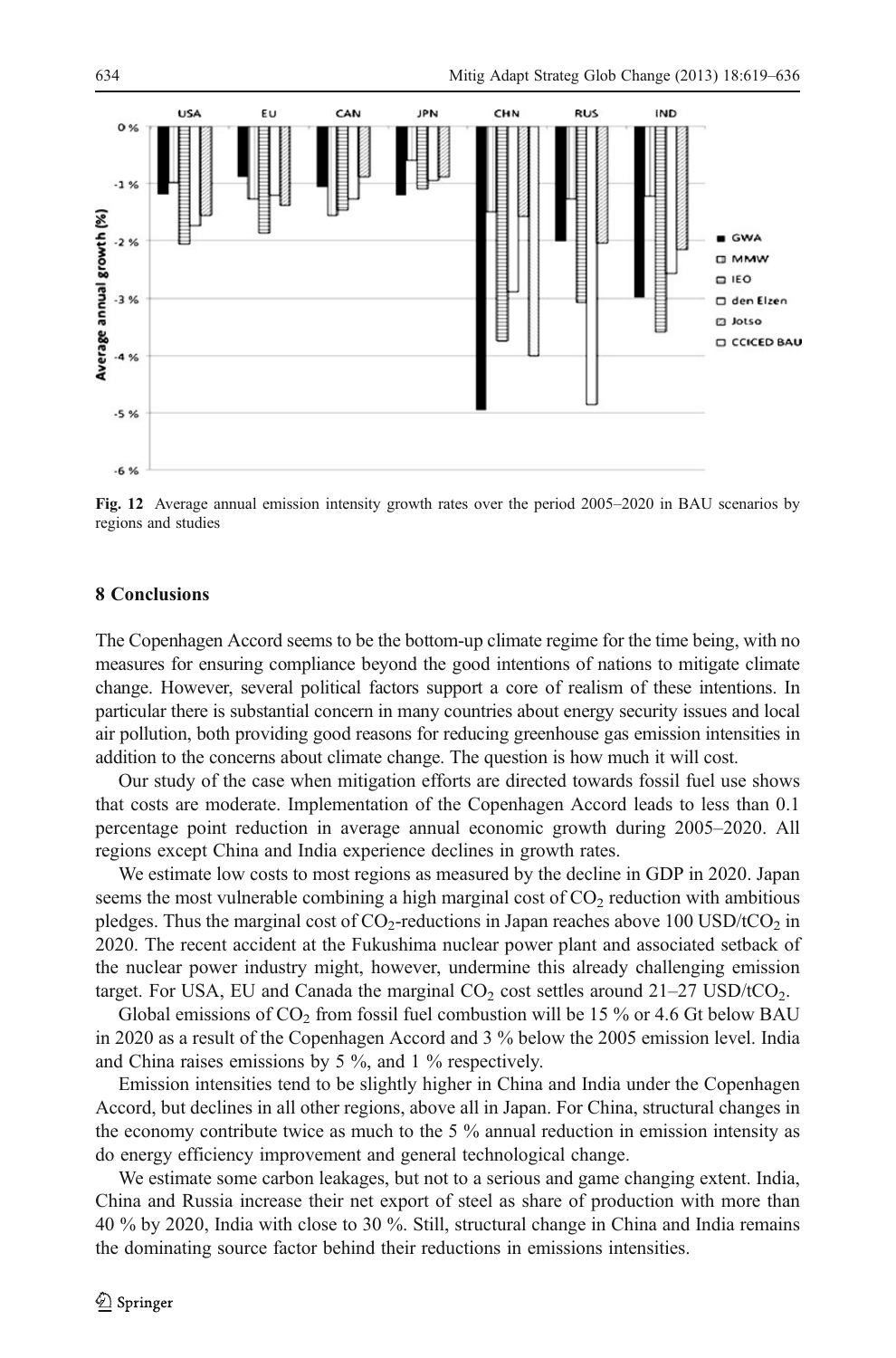<span id="page-16-0"></span>Acknowledgements We thank three anonymous referees for comments on previous versions of this paper. The research was conducted under the project "Domestic and petroleum sector implications of different international climate regimes", funded by Statoil. This study was also part of activities of the centre for "Strategic Challenges in International Climate and Energy Policy" (CICEP) mainly financed by the Research Council of Norway.

Open Access This article is distributed under the terms of the Creative Commons Attribution License which permits any use, distribution, and reproduction in any medium, provided the original author(s) and the source are credited.

#### Appendix

| <b>Brief</b> | Explanation<br>Agriculture                                                          |  |
|--------------|-------------------------------------------------------------------------------------|--|
| agr          |                                                                                     |  |
| ser          | Services                                                                            |  |
| frs          | Forest                                                                              |  |
| fsh          | Fisheries                                                                           |  |
| iron         | Iron and steel                                                                      |  |
| nmm          | Non-Metallic minerals including cement,<br>plaster, lime, gravel, concrete (cement) |  |
| pro          | Other manufacturing                                                                 |  |
| air          | Air transport                                                                       |  |
| sea          | Sea transport                                                                       |  |
| tran         | Other transport                                                                     |  |
| cru          | Crude oil                                                                           |  |
| col          | Coal                                                                                |  |
| ref          | Refined oil                                                                         |  |
| elc          | Electricity                                                                         |  |
| gas          | Gas                                                                                 |  |

Table 3 Sectors in GRACE

#### References

- Aaheim HA, Rive N (2005) A model for global responses to anthropogenic changes in the environment (GRACE). CICERO Report 2005:05, Oslo, Norway
- Badri NG, Walmsley TL (Eds) (2008) Global trade, assistance, and production: the GTAP 7 data base, center for global trade analysis, Purdue University, [http://www.gtap.agecon.purdue.edu/databases/v7/v7\\_doco.](http://www.gtap.agecon.purdue.edu/databases/v7/v7_doco.asp) [asp](http://www.gtap.agecon.purdue.edu/databases/v7/v7_doco.asp)
- China Council for International Cooperation on Environment and Development (2009) China's pathway towards a low carbon economy, CCICED Policy Research Report 2009
- Dellink R, Briner G, Clapp C (2010) Costs, revenues, and effectiveness of the Copenhagen Accord emission pledges for 2020, OECD Environment Working Papers, No. 22, OECD Publishing. [http://dx.doi.org/](http://dx.doi.org/10.1787/5km975plmzg6-en) [10.1787/5km975plmzg6-en](http://dx.doi.org/10.1787/5km975plmzg6-en)
- den Elzen M, Hof A, Beltran AM, Roelfsema M, van Ruijven B, van Vliet J, van Vuuren D, Höhne N, Moltmann S (2010) Evaluation of the Copenhagen Accord: chances and risks for the 2 °C climate goal. Policy study from Netherlands Environmental Assessment Agency (PBL). [http://www.pbl.nl/en/publications/](http://www.pbl.nl/en/publications/2010/Evaluation-of-the-Copenhagen-Accord-Chances-and-risks-for-the-2C-climate-goal.html) [2010/Evaluation-of-the-Copenhagen-Accord-Chances-and-risks-for-the-2C-climate-goal.html](http://www.pbl.nl/en/publications/2010/Evaluation-of-the-Copenhagen-Accord-Chances-and-risks-for-the-2C-climate-goal.html)
- den Elzen M, Hof A, Roelfsema M (2011a) The emissions gap between the Copenhagen pledges and the 2 °C climate goal: options for closing and risks that could widen the gap. Glob Environ Chang 21(2):733–743. doi:[10.1016/j.gloenvcha.2011.01.006](http://dx.doi.org/10.1016/j.gloenvcha.2011.01.006)